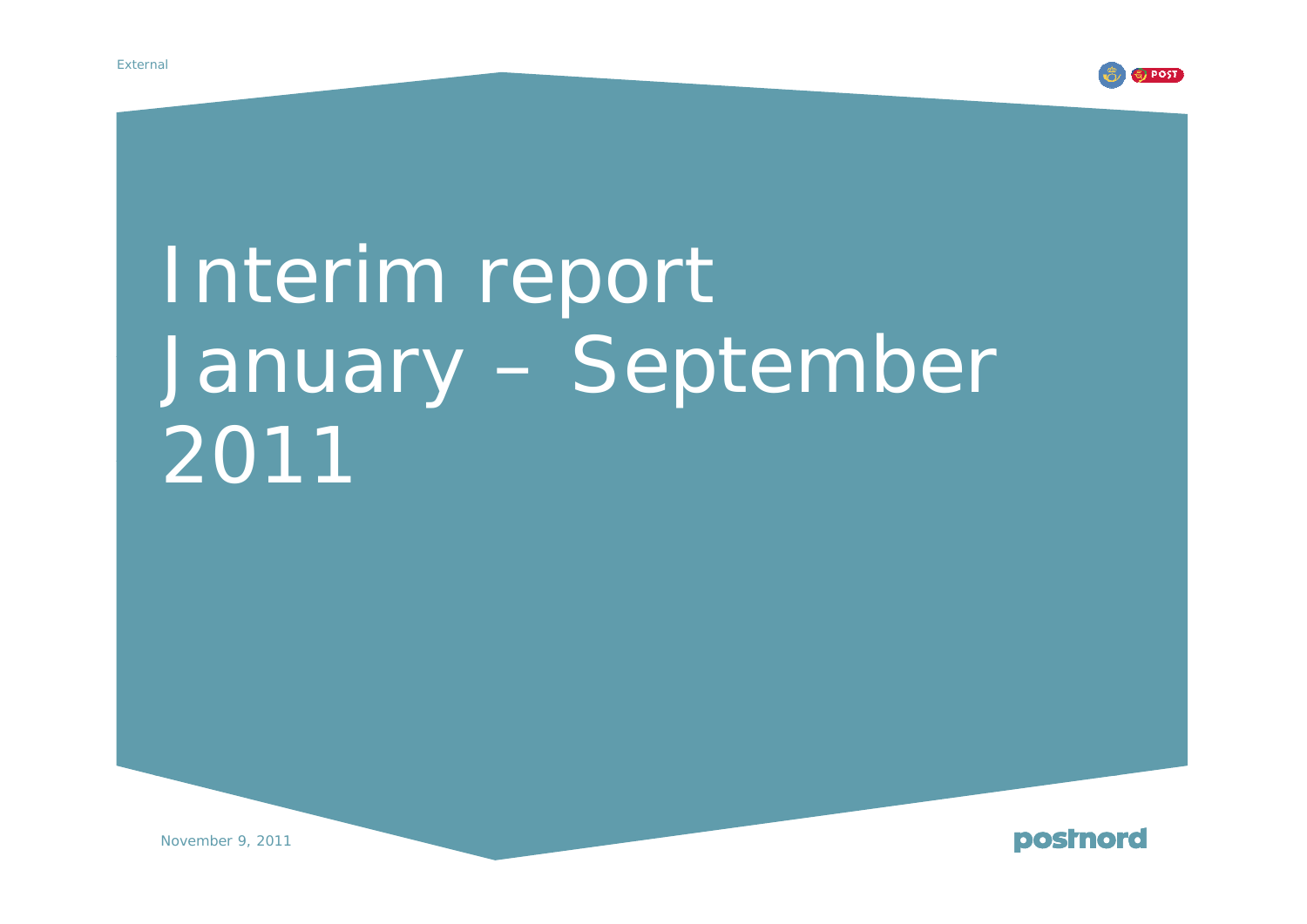

# Changes and efficiency efforts to counter market trends and earnings development

postnord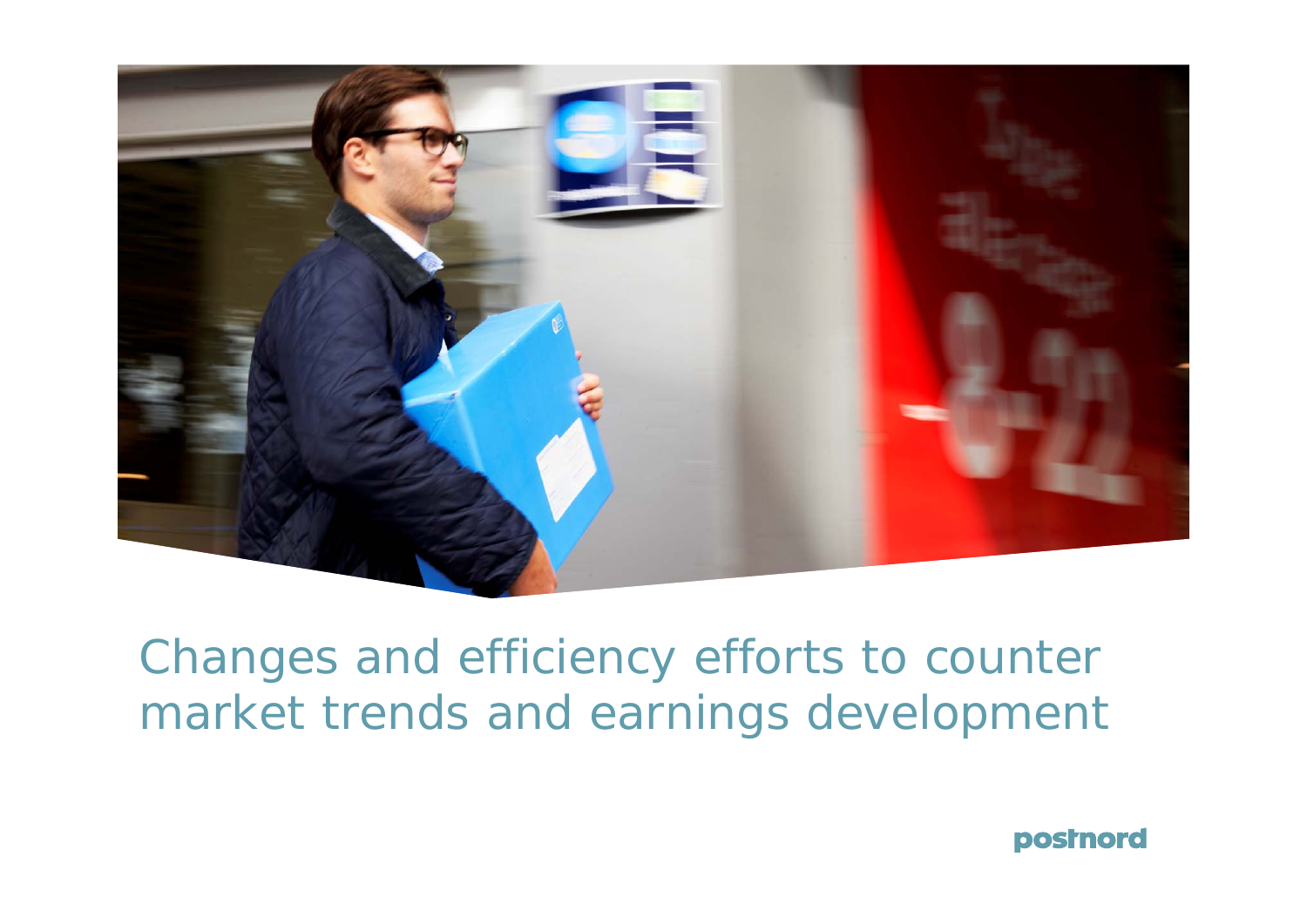

# Summary of results Jul-Sep 2011

- $\blacktriangleright$ Net sales totaled SEK 9,195m (9,649), down 4% excluding structural and currency changes
- $\blacktriangleright$  Operating profit (EBIT) totaled SEK 295m (450), down 27% excluding structural and currency changes
- $\blacktriangleright$ Profit before tax totaled SEK 325m (436)
- $\blacktriangleright$ Net profit totaled SEK 286m (363)
- $\blacktriangleright$ Operating margin (EBIT) was 3.2 (4.6) %
- $\blacktriangleright$ Return on equity, rolling 12-month, was  $7(4)$  %
- $\blacktriangleright$  The equity-assets ratio was 47 (45) % at the end of the period
- $\blacktriangleright$  Initiation of cost reduction program to reduce administrative costs by approximately SEK 1 bn Contract Contract CEBIT), rolling 12-months, administrative costs by approximately SEK 1 bn

**Profitability development** 



Page 3 PostNord (publ) Interim Report Jan-Sep 2011

**postnord**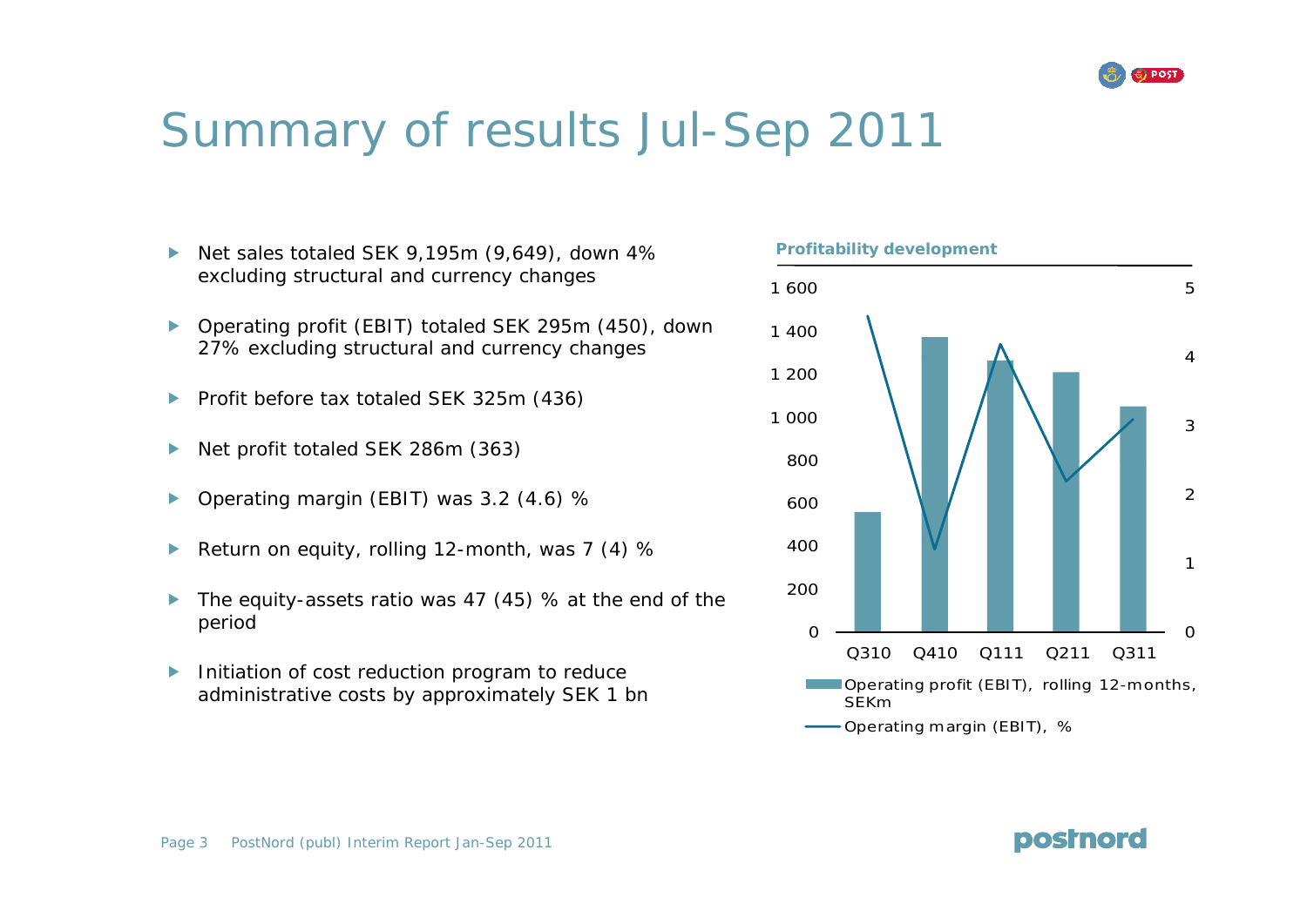# Group Jul-Sep 2011

- ▶ Drop in letter volumes, continued weak economic trend in Denmark and deteriorated economic outlook
- $\blacktriangleright$  Letter volumes fell 11% in Denmark and 5% in Sweden due primarily to digitalization, which negatively impacts three of the group's four business areas
- Earnings are up for the logistics operations. The Swedish and, above all, Norwegian operations are developing well
- ▶ The Nordic e-commerce market continues to grow
- ▶ PostNord has a strong track record within cost management operating expenses were down 3% in Q3
- ▶ Operating profit was impacted by closure costs of SEK 105m and a SEK 80m positive effect of acquisitions and divestments
- $\blacktriangleright$  Underlying earnings capacity is under pressure, though relatively stable under the circumstances

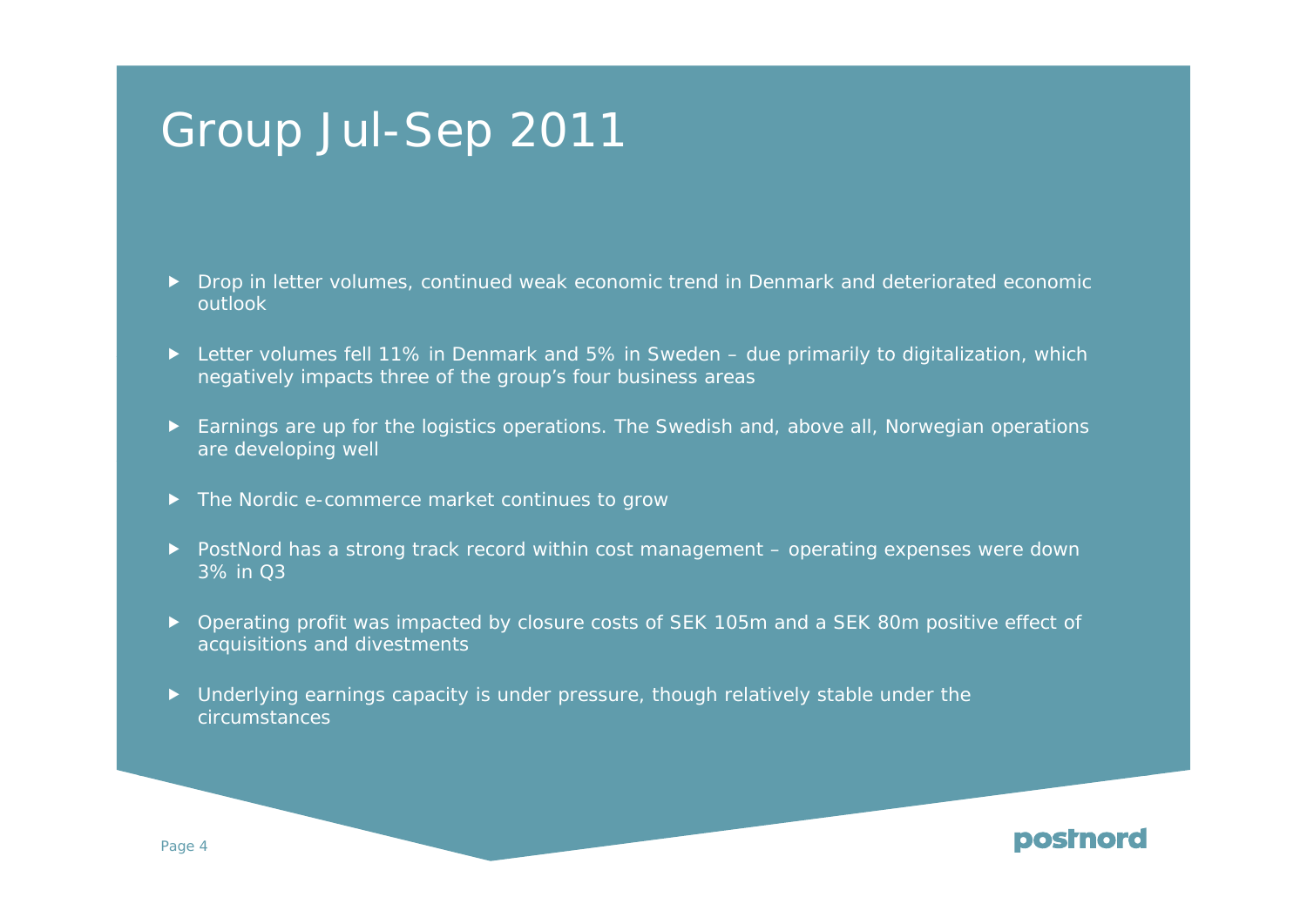

postnord

# Highlights

### **The quarter**

- $\blacktriangleright$  Launch of the market's first pan-Nordic parcel service (the MyPack B2C service) and pallet service
- $\blacktriangleright$  Closing of Eek Transport and NH Logistics acquisitions
- $\blacktriangleright$  Divestment of division Strålfors Identification Solutions
- $\blacktriangleright$  Divestment of Fastighets AB Kvasten, impact on profit of SEK 81m
- $\blacktriangleright$  Strålfors' take-over of Nässjö printing plant's customer agreements example and profit focus
- $\blacktriangleright$  Posten AB chosen as the first authorized retailer of Google AdWords in the Nordic region
- $\blacktriangleright$ Special cost savings program to reduce administrative costs by approximately SEK 1 bn
- $\blacktriangleright$  Post Danmark A/S will introduce price increases in certain areas as of January 1, 2012

### **Aft th t The quarter After the quarter**

- $\blacktriangleright$  New licensing requirements for Posten AB effective retroactively as of October 15, 2011
- New framework agreement with the Swedish  $\blacktriangleright$ state valued at approximately SEK 800m per year – supersedes a previous agreement

### **Changes to group management**

f Changes to group management structure, aimed at improving maneuverability and

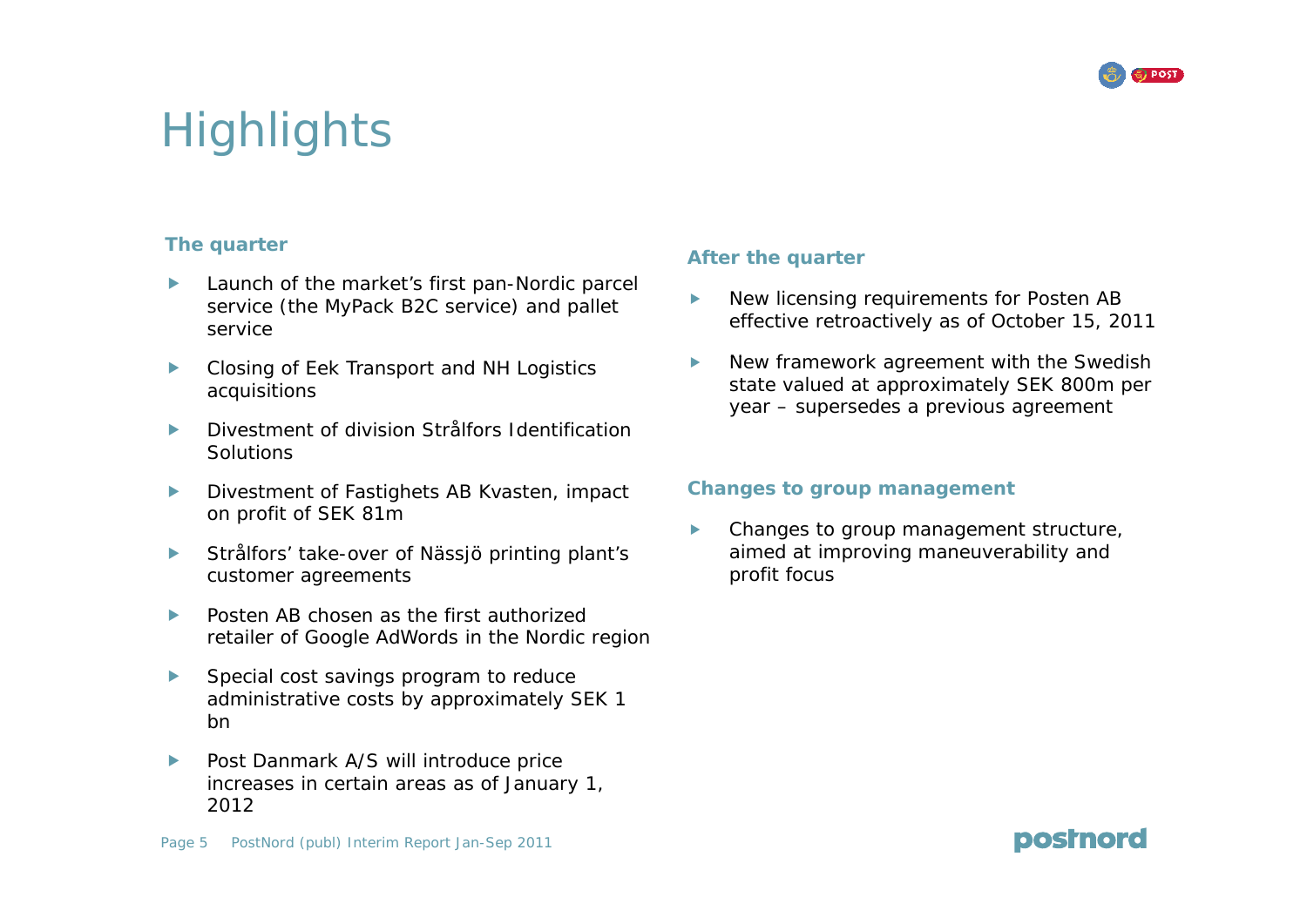

# Volume trend

- $\blacktriangleright$ Trend of falling volumes in line with previous 700 quarters
- $\blacktriangleright$  Breve Danmark -11% and Meddelande Sverige -5% in Q3
- $\blacktriangleright$  Accumulated Jan-Sep 2011: Breve Danmark -12% and Meddelande Sverige -4%

#### **DM volumeso u es**

- fUDM volumes fell in Q3
- $\blacktriangleright$  Increased competition in Denmark and volume effects from 2010 Swedish general elections
- $\blacktriangleright$ Trend towards addressed direct marketing

### **Parcel volumes**

 $\blacktriangleright$ Unchanged parcel volumes in Q3

**Letter volumes, total Letter volumes, millions of units ,**



postnord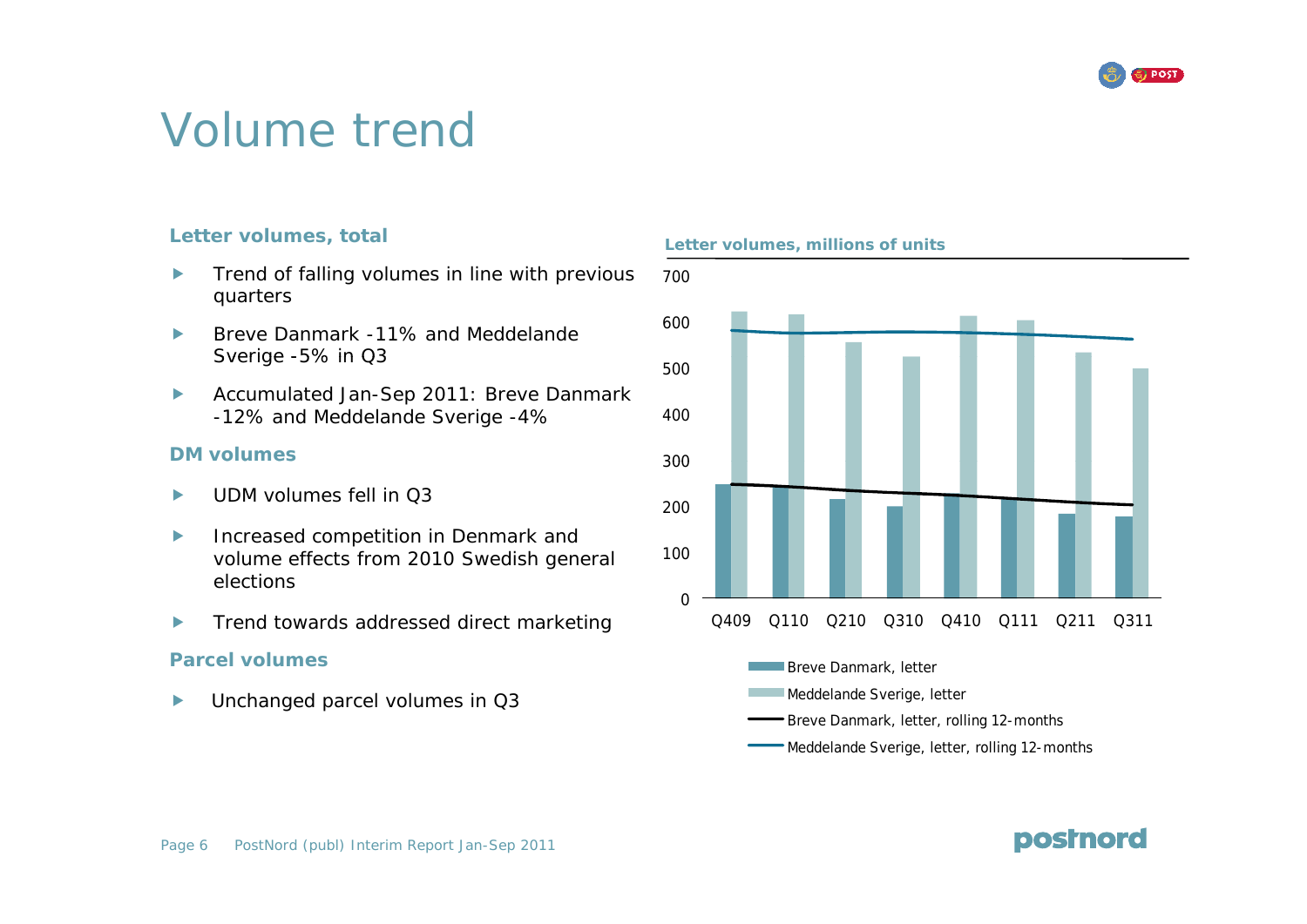

**postnord** 

# Business areas Jul-Sep 2011

### **Breve Danmark (mail)**

- $\blacktriangleright$ Net sales were down 9%1
- $\blacktriangleright$  Continued challenging combination of weak Danish economy and strong digitalization effects
- $\blacktriangleright$ Letter volumes fell 11%
- $\blacktriangleright$ Operating expenses were down 9%1
- $\blacktriangleright$  EBIT margin fell to 5.0 (4.7) %. EBIT-margin excl. items affecting comparability was 3.8%

### **Meddelande Sverige (mail)**

- $\blacksquare$ Net sales were down 4%
	- $\blacktriangleright$  Continued competition from digital alternatives. Letter volumes fell 5% in Q3
	- $\blacktriangleright$  Last year's letter and UDM volumes bouyed by 2010 Swedish elections 2010
	- $\blacktriangleright$ Operating expenses were unchanged 1
	- $\blacktriangleright$  EBIT margin fell to 2.1 (6.4) %. EBIT margin excl. items affecting comparability was 3.6%







<sup>1</sup> Excluding structural and currency changes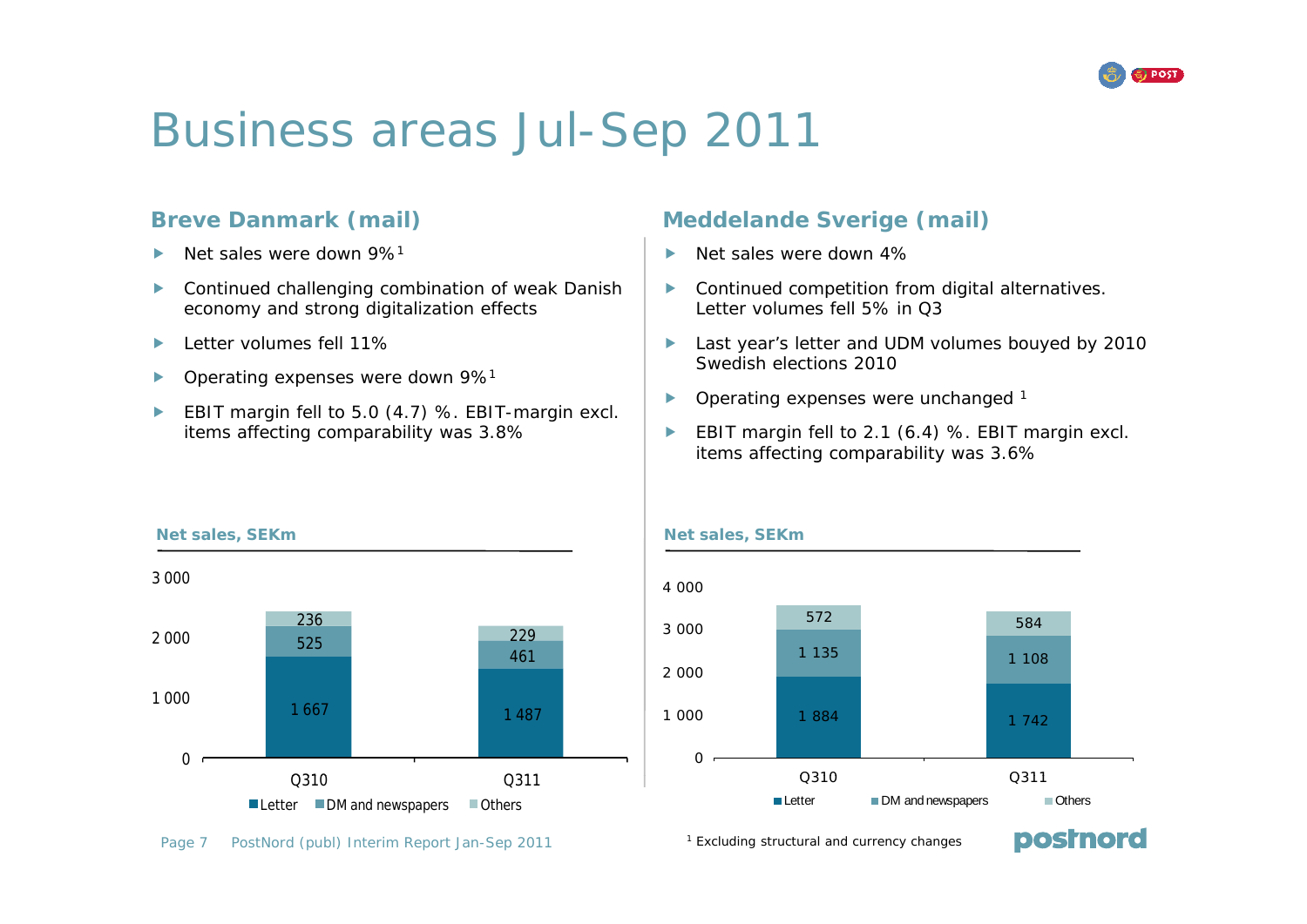

# Business areas Jul-Sep 2011, cont'd.

### **Strålfors**

- $\blacktriangleright$ Net sales were unchanged <sup>1</sup>
- $\blacktriangleright$  Operations in Sweden, Norway, Finland and Poland are developing well
- $\blacktriangleright$  Operation in Denmark challenged by continued weak economy and effects of digitalization **the set of the Parcel volumes were unchange**c
- $\blacktriangleright$  Divestment of the unprofitable Identification Solutions division in Q3
- $\blacktriangleright$ Operating expenses were unchanged 1
- fEBIT was SEK -31m (-21)

### **Logistics**

- 1 and 1 and 1 and 1 and 1 and 1 and 1 and 1 and 1 and 1 and 1 and 1 and 1 and 1 and 1 and 1 and 1 and 1 and 1 Net sales were up 2%
	- $\blacktriangleright$  Positive development in large. Swedish and, above all, Norwegian operations developing well. Continued heavy competition and weak economy in Denmark
	- $\blacktriangleright$ Parcel volumes were unchanged year-on-year
	- $\blacktriangleright$  Consolidation of acquisitions of Eek Transport and NH Logistics
- $\blacktriangleright$ perating expenses were unchanged  $1$   $\qquad$   $\qquad$  Operating expenses were unchanged  $\lceil$ 
	- $\blacktriangleright$ EBIT margin improved to 2.0 (3.0) %



### **Net sales, SEKm**



postnord

<sup>1</sup> Excluding structural and currency changes

Page 8 PostNord (publ) Interim Report Jan-Sep 2011 2 Identification Solutions division was divested as of August 1, 2011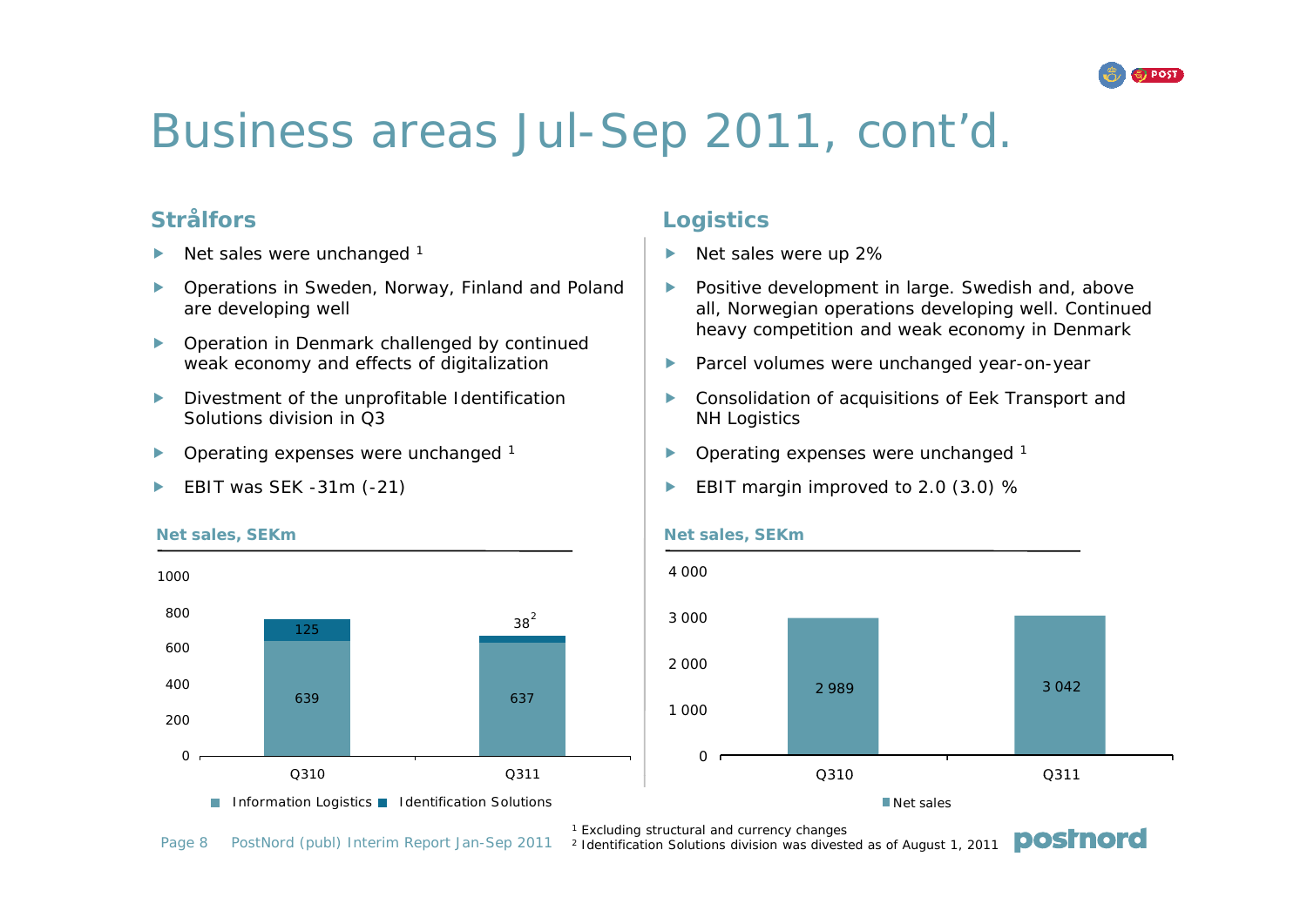

# Changes and efficiency efforts

### **Extensive change activities currently underway in several areas**

- $\blacktriangleright$ Changes to group management and governance frameworks
- $\blacktriangleright$ Strengthening of group management
- $\blacktriangleright$  Development of group strategy – efficient and profitable mail operations and profitable growth for logistics operations
- $\blacktriangleright$ Initiated implementation of cost reduction program – will reduce administrative costs by SEK 1 bn as of 2013
- $\blacktriangleright$  Continued service development process – combines physical and digital channels, improves access to letter services, broadens and strengthens logistics offer in the Nordic region

PostNord is taking steps to meet market and profit development and ensure satisfactory, sustainable value development for the group

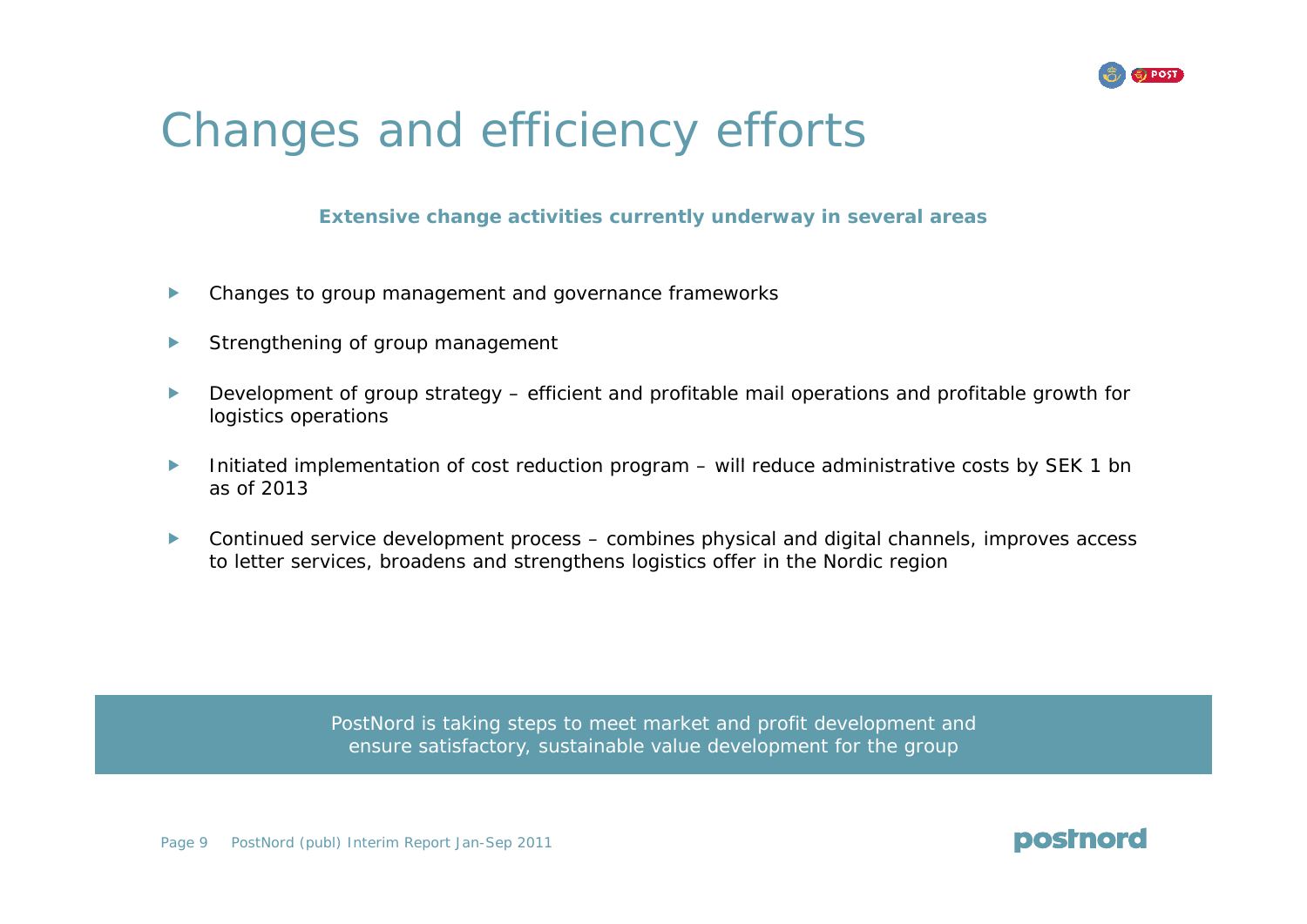

# Internationally leading quality levels

- $\blacktriangleright$ group-wide changes
- $\blacktriangleright$  PostNord holds an internationally leading position in terms of quality within its business



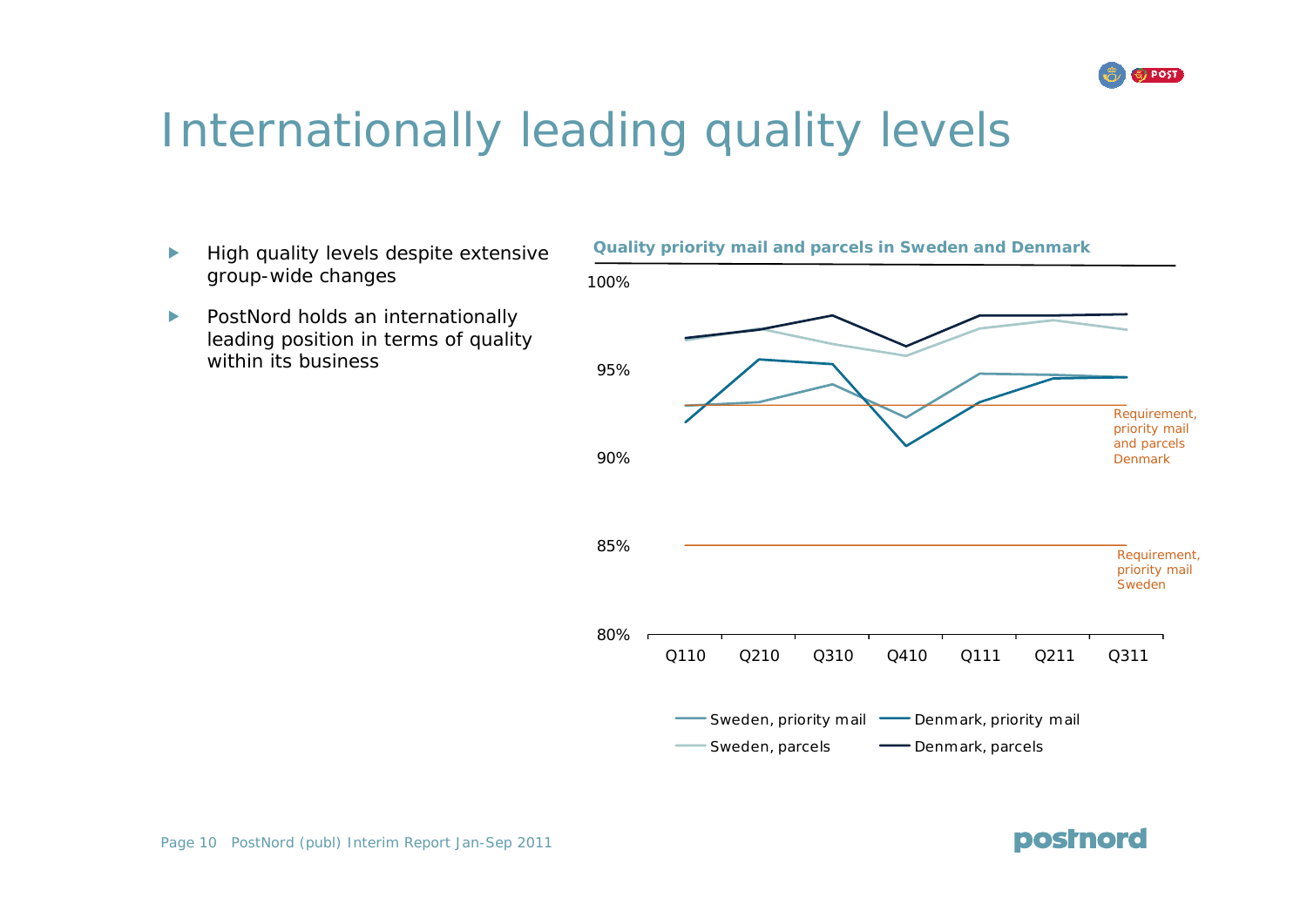

### Financial performance Financial summary, Group

**Financial summary and key figures Jul-Sep**

|                               | <b>Jul-Sep</b> |                |                |        |                                |
|-------------------------------|----------------|----------------|----------------|--------|--------------------------------|
| <b>SEKm</b>                   | 2011           | 2010           | Change         |        | Excl.<br>struct. &<br>currency |
| <b>Net sales</b>              | 9,195          | 9,649          | $-454$         | $-5%$  | $-4%$                          |
| Operating expenses            | 9,011          | 9,244          | $-233$         | -3%    | $-3%$                          |
| Operating profit, EBITDA      | 710            | 912            | $-202$         | $-22%$ |                                |
| <b>Operating profit, EBIT</b> | 295            | 450            | $-155$         |        | $-34\% -27\%$                  |
| Net financial items           | 30             | $-14$          | 44             | >100%  |                                |
| Net profit                    | 286            | 363            | $-77$          | $-21%$ |                                |
|                               |                |                |                |        |                                |
| Operating margin, EBITDA, %   | 7.6            | 9.4            | $-1.8$         |        |                                |
| Operating margin, EBIT, %     | 3.2            | 4.6            | $-1.4$         |        |                                |
| ROE, %                        |                | $\overline{4}$ | 3              |        |                                |
| Equity-Assets ratio, %        | 47             | 45             | $\overline{2}$ |        |                                |
| Average number of employees   | 42,654         | 45,332         | $-2,678$       | $-6%$  |                                |

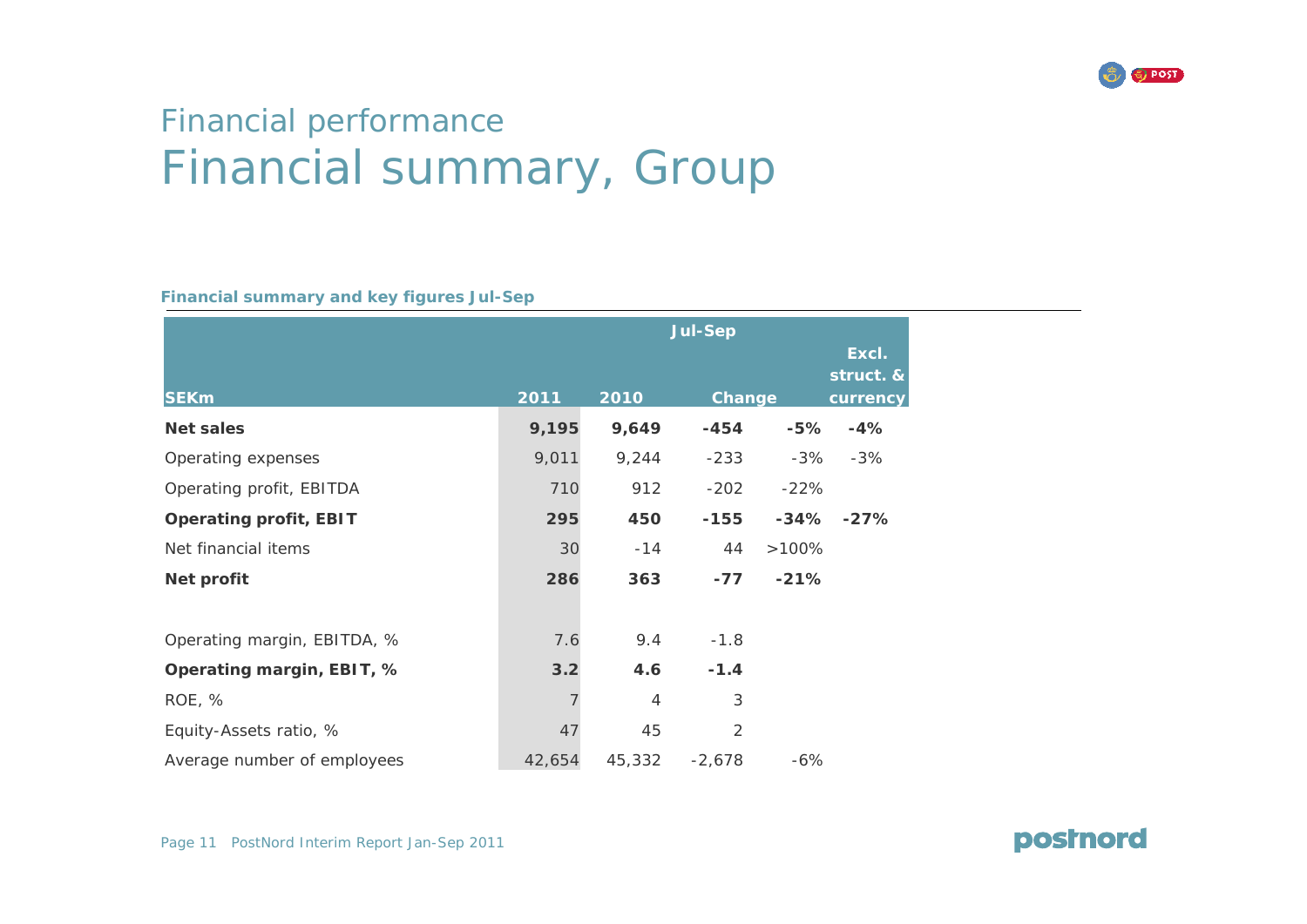

### Financial performance Change in net sales

**Net sales - change Jul-Sep 2010-2011**



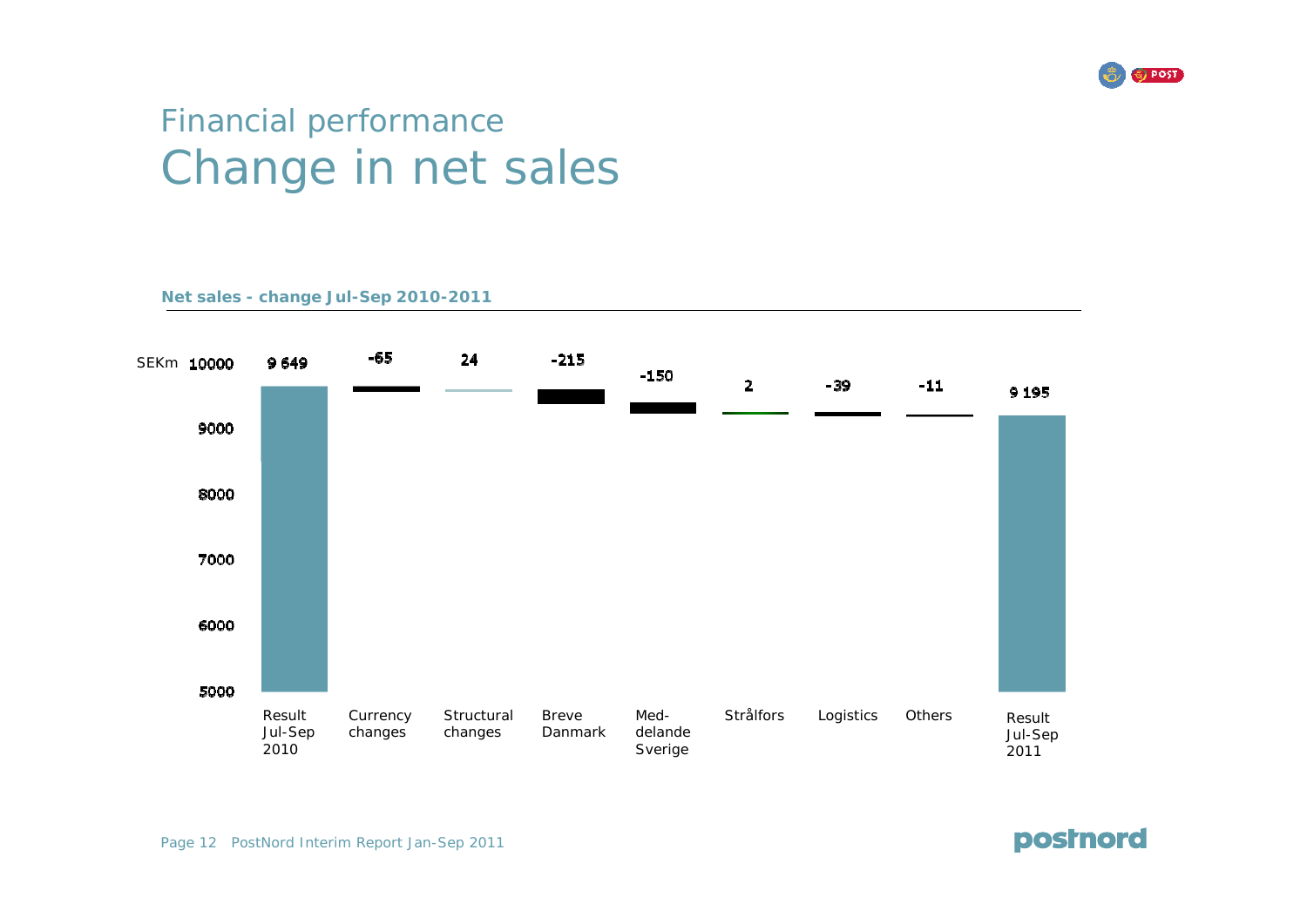

### Financial performance Sales per business area

#### **Net sales per business area Jul-Sep**

|                       | <b>Jul-Sep</b> |        |        |        |                                |
|-----------------------|----------------|--------|--------|--------|--------------------------------|
| <b>SEKm</b>           | 2011           | 2010   | Change |        | Excl.<br>struct. &<br>currency |
| <b>Breve Danmark</b>  | 2,177          | 2,428  | $-251$ | $-10%$ | $-9%$                          |
| Meddelande Sverige    | 3,434          | 3,591  | $-157$ | $-4%$  | $-4%$                          |
| <b>Strålfors</b>      | 675            | 764    | -89    | $-12%$ | 0%                             |
| Logistics             | 3,042          | 2,989  | 53     | 2%     | $-1%$                          |
| Others & eliminations | $-133$         | $-123$ | $-10$  |        |                                |
| Group                 | 9,195          | 9,649  | $-454$ | $-5%$  | $-4%$                          |

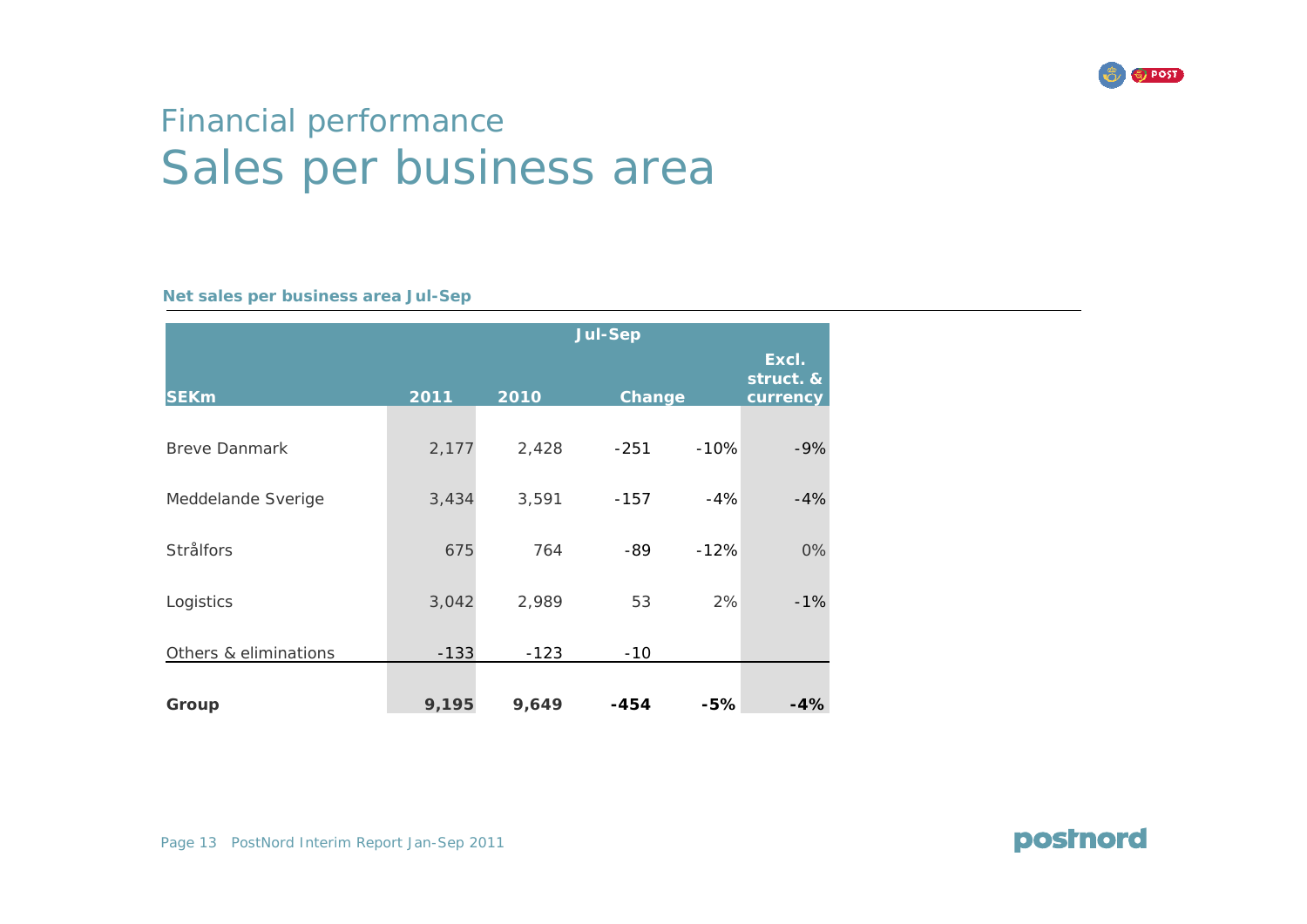

### Financial performance Change in Expenses

**Operating expenses - change Jul-Sep 2010-2011**



1 Includes participation in the earnings of associated companies/subsidiiaries

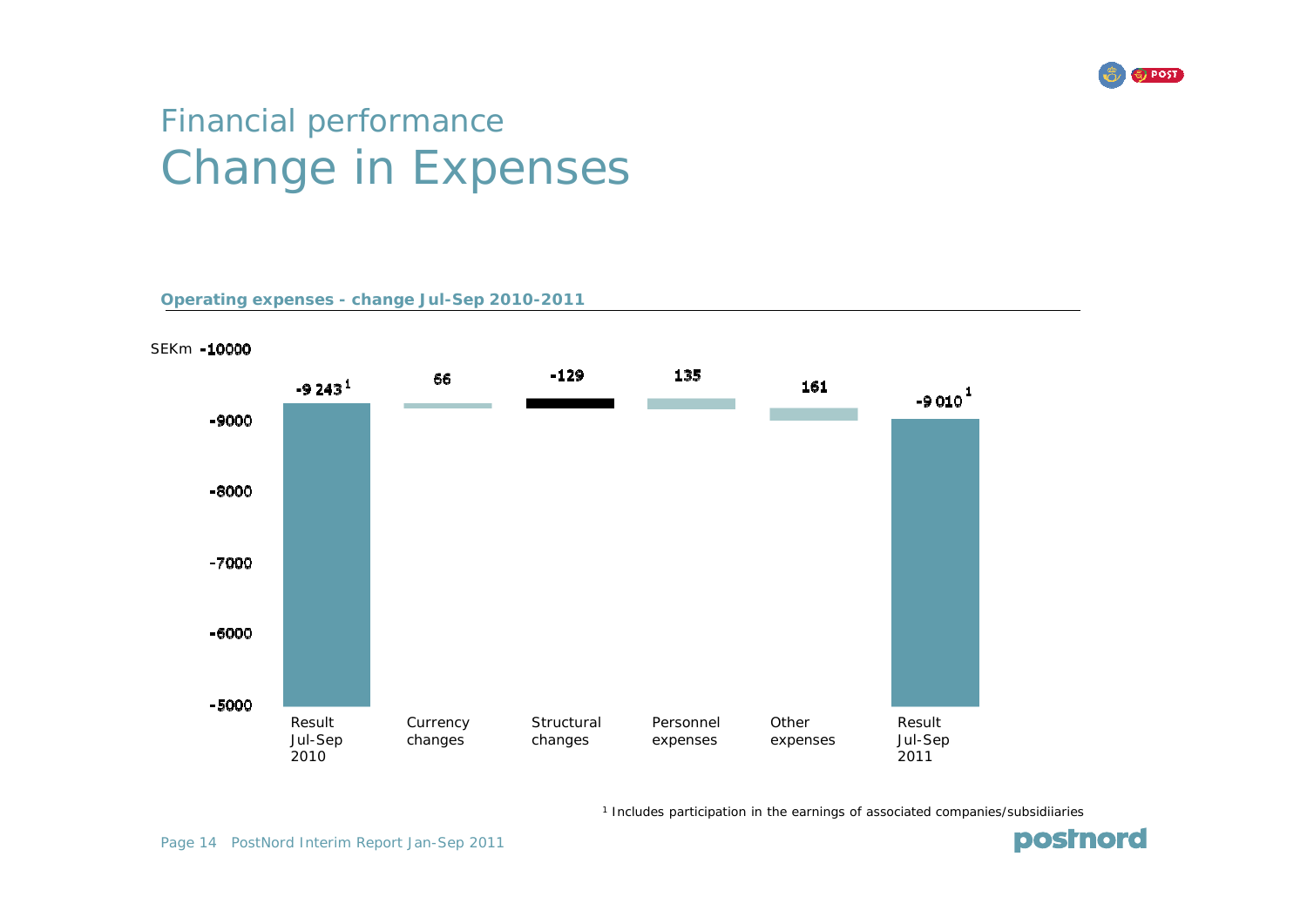

### Financial performance Operating profit per business area

#### **Operating profit (EBIT) per business area Jul-Sep 2011**

|                       | <b>Jul-Sep</b> |       |        |        |                                |
|-----------------------|----------------|-------|--------|--------|--------------------------------|
| <b>SEKm</b>           | 2011           | 2010  | Change |        | Excl.<br>struct. &<br>currency |
| <b>Breve Danmark</b>  | 129            | 133   | $-4$   | $-3%$  | 32%                            |
| Meddelande Sverige    | 76             | 242   | $-166$ | $-69%$ | $-55%$                         |
| <b>Strålfors</b>      | $-31$          | $-21$ | $-10$  | $-51%$ | $-22%$                         |
| Logistics             | 66             | 100   | $-34$  | $-34%$ | $-39%$                         |
| Others & eliminations | 55             | $-4$  | 59     | >100%  | $>100\%$                       |
| Group                 | 295            | 450   | $-155$ | $-34%$ | $-27%$                         |

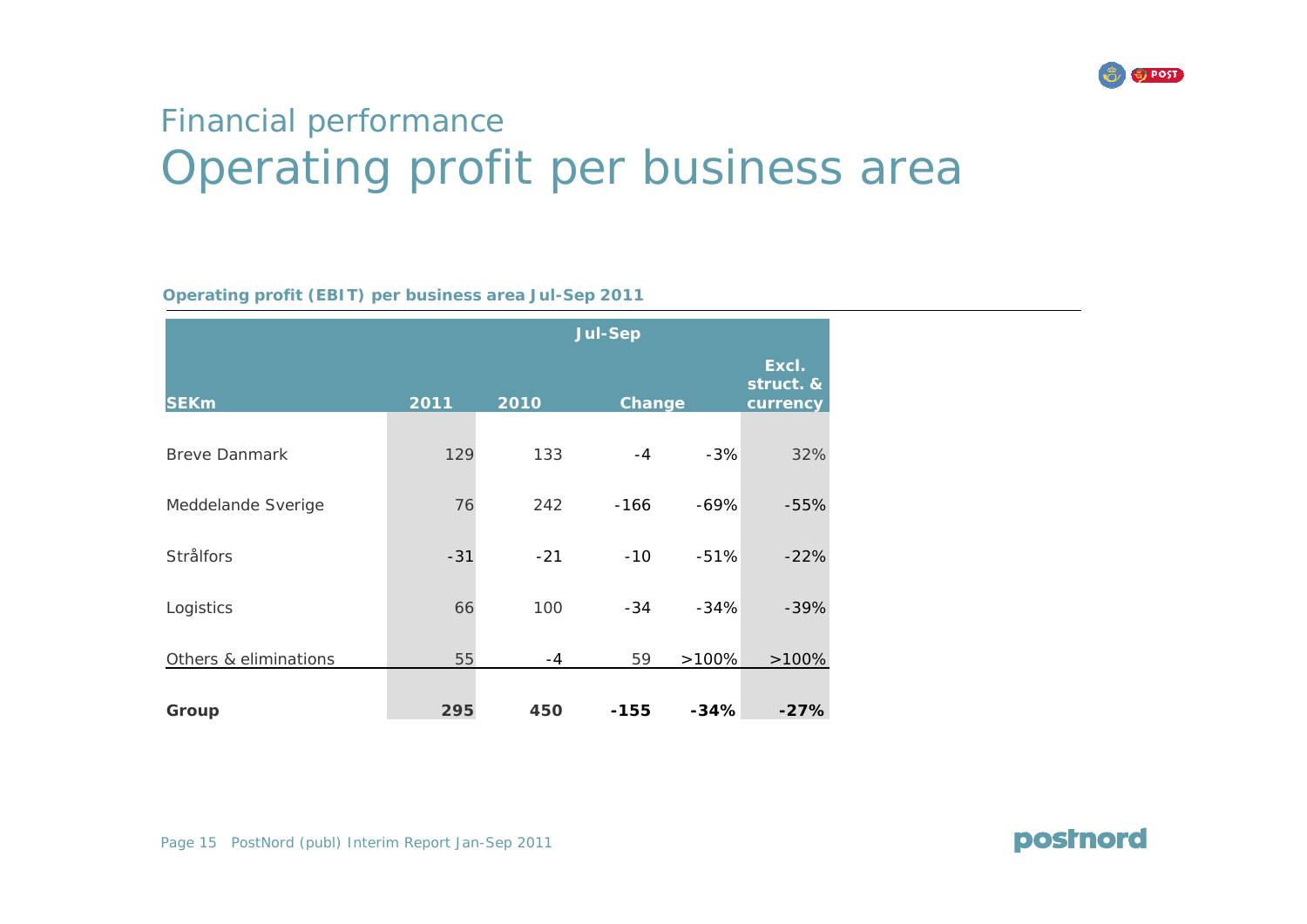

### Financial performance Financial position

#### **Net financial position**

| <b>SEKm</b>                            | Sep 30,<br>2011 | Sep 30,<br>2010 | Dec 31,<br>2010 |
|----------------------------------------|-----------------|-----------------|-----------------|
| Financial investments                  | 192             | 148             | 155             |
| Long-term receivables                  | 20              | 15              | 13              |
| Cash and cash equivalents              | 1,758           | 3,425           | 3,640           |
| <b>Total financial assets</b>          | 1,970           | 3,588           | 3,808           |
| Long-term interest-bearing liabilities | 1,031           | 743             | 1,047           |
| Current interest-bearing liabilities   | 103             | 962             | 407             |
| <b>Total financial liabilities</b>     | 1,134           | 1,705           | 1,454           |
| Net financial position excl. pensions  | 836             | 1,883           | 2,354           |
| Pension-related assets                 | 3,649           | 3,286           | 2,983           |
| Pension-related liabilities            | 1,369           | 1,546           | 1,458           |
| Net financial position incl. pensions  | 3,116           | 3,623           | 3,879           |

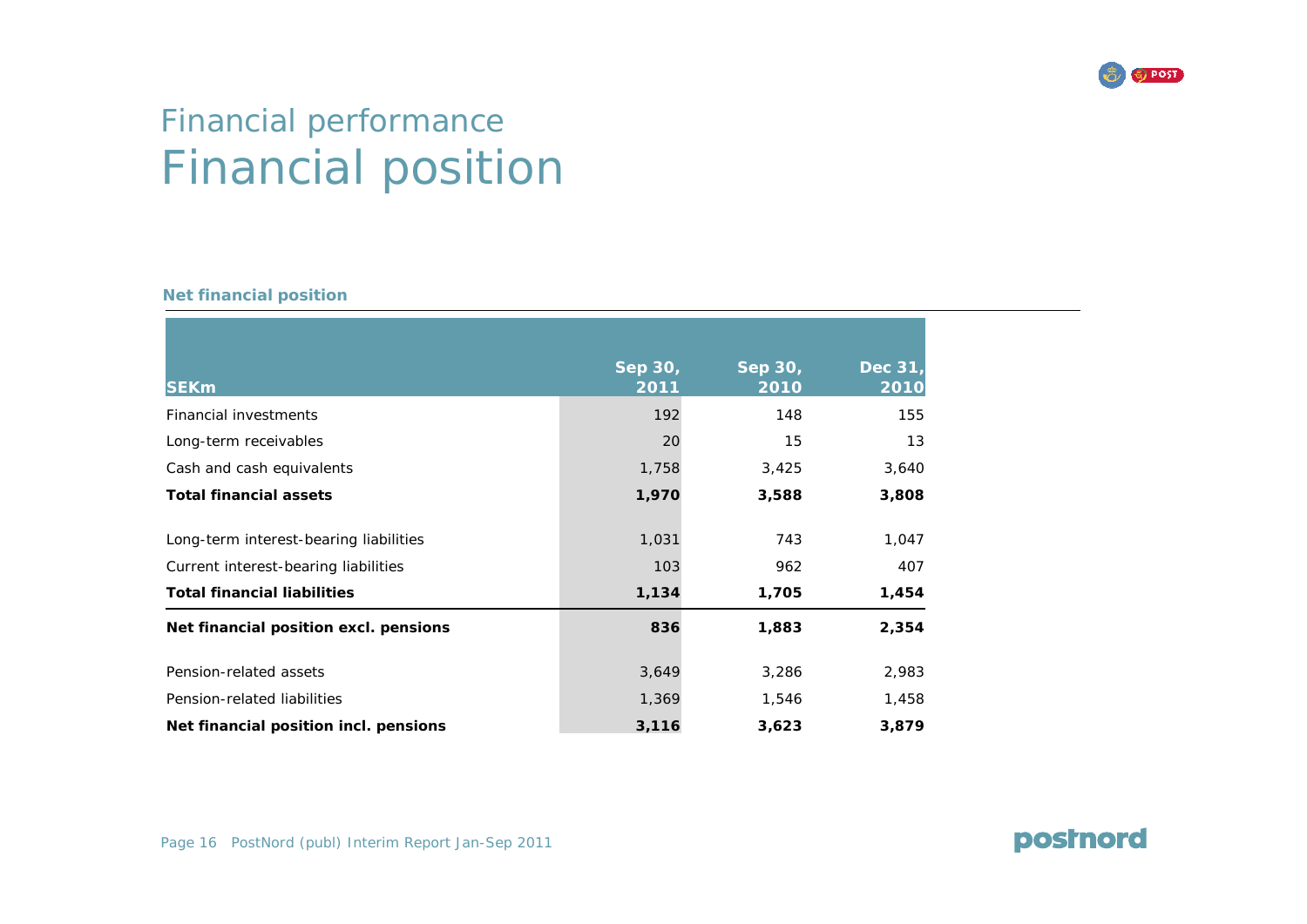# Summary

- 1Danish market remains challenging
- $\overline{\mathcal{L}}$ Continued significant volume reduction for mail – trend unchanged from previous quarters
- 3Logistcs operations growing in Nordic region
- 4Underlying earnings capacity under pressure, though relatively stable under the circumstances
- 5PostNord is taking steps to meet market and profit trends and ensure satisfactory, sustainable value development for the group
- 6 Initiation of cost reduction program to reduce administrative costs by approximately SEK 1 bn as of 2013
- 7With the Nordic region as its home market, PostNord will be northern Europe's leading communication and logistics operator